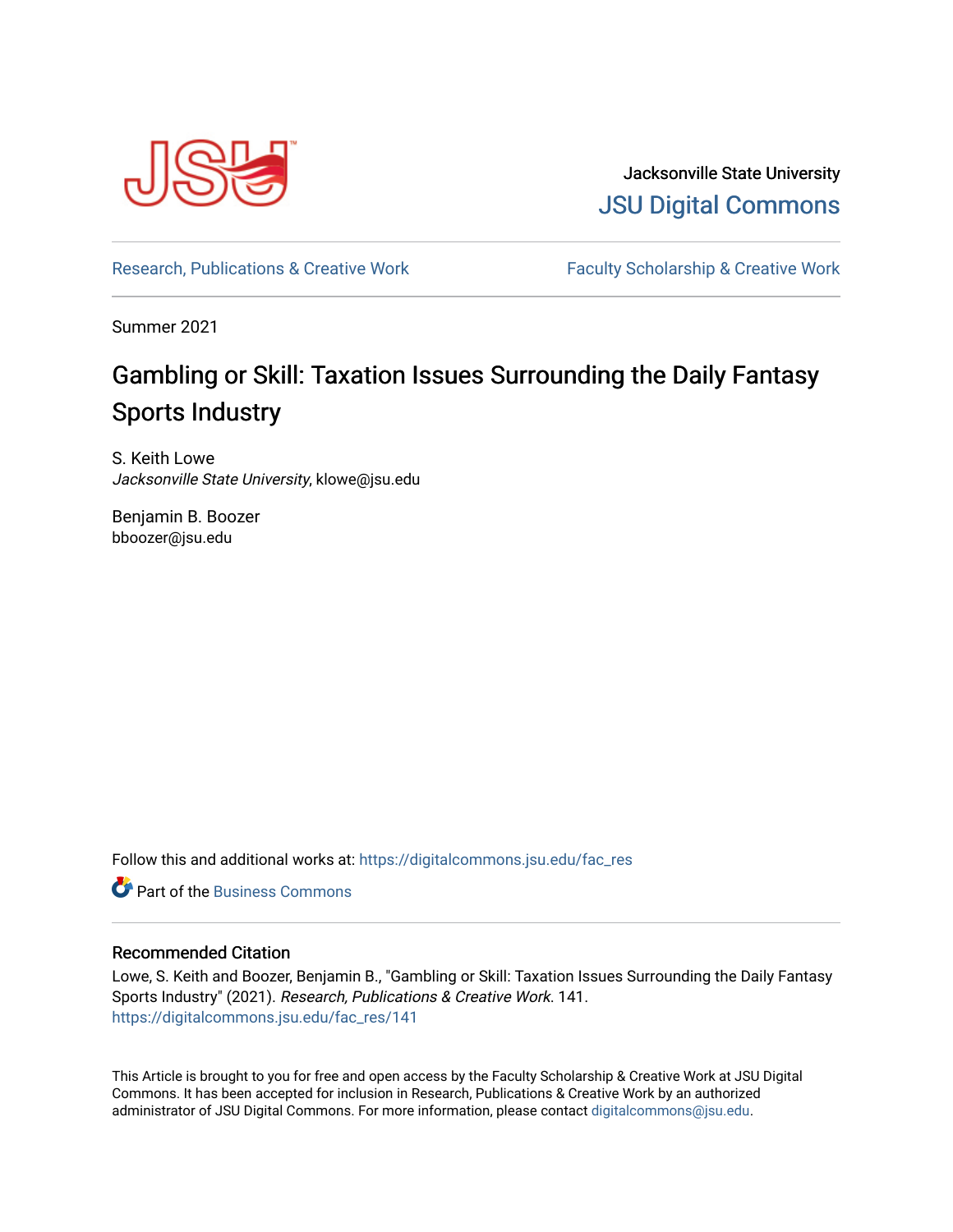# **Gambling or Skill: Taxation Issues Surrounding the Daily Fantasy Sports Industry**

# **S. Keith Lowe**

Professor of Business Statistics Department of Finance, Economics, & Accounting School of Business & Industry Jacksonville State University Jacksonville, AL 36265 **[klowe@jsu.edu](mailto:klowe@jsu.edu)**

#### **Benjamin B. Boozer, Jr.**

Associate Professor of Finance Department of Finance, Economics, & Accounting School of Business & Industry Jacksonville State University Jacksonville, AL 36265 **[bboozer@jsu.edu](mailto:bboozer@jsu.edu)**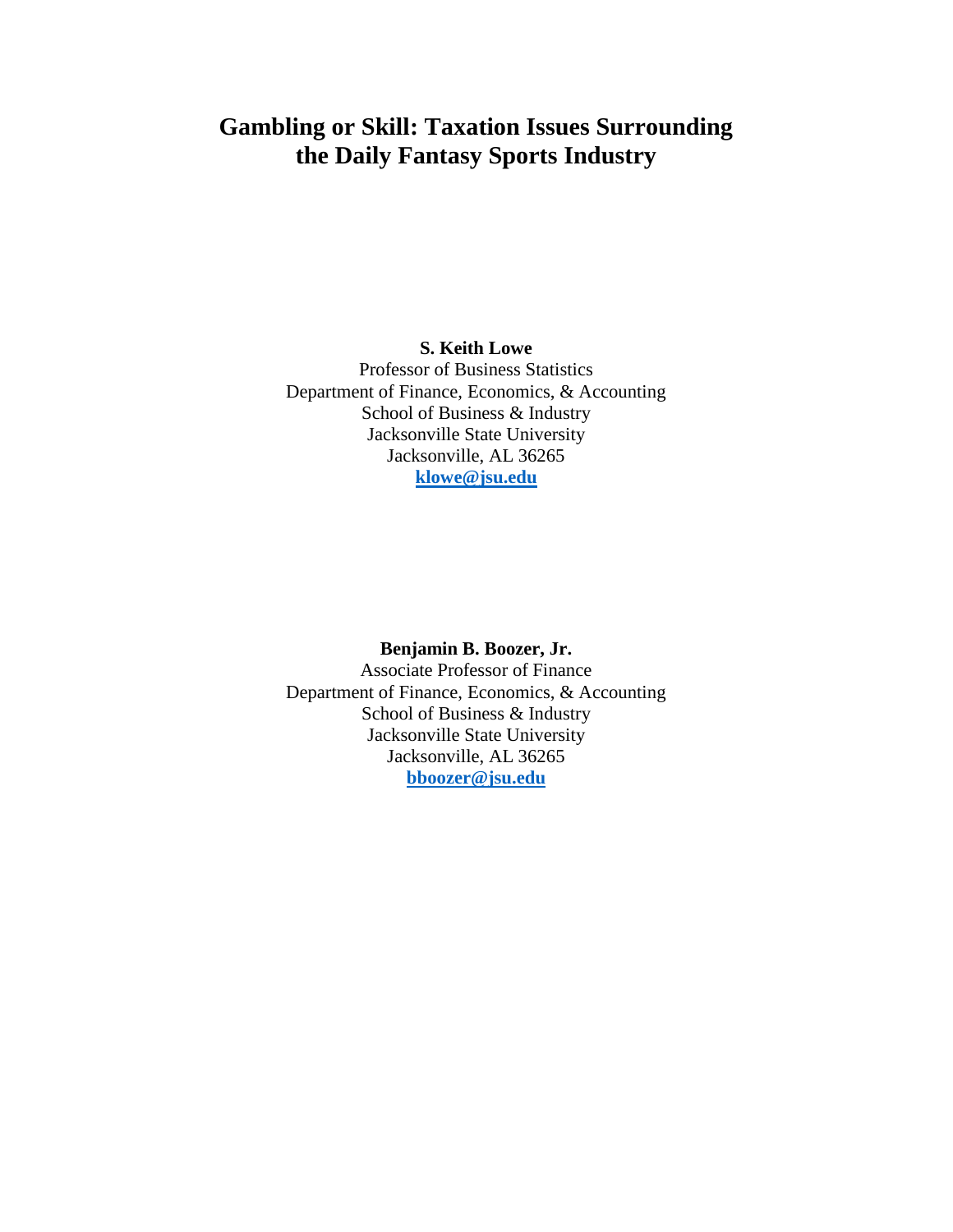### **ABSTRACT**

With a waxing interest in sporting events, participants are increasingly supplementing passive viewing with a more active role. Fantasy sports leagues have burgeoned as a result, with corresponding increases in live game attendance and media consumption across platforms. Fantasy bettors seek financial gain through the ability of athletes and the likelihood of their team performing well in a sporting event. A major legislative concern within this industry is whether these activities are considered gambling, with its related stigma, or otherwise just a type of sporting activity. More importantly, gambling has a long history as a major source of tax revenue within its lineage.

This paper examines these current public policy and taxation issues that will shape the future landscape of fantasy sports. Various legislation has defined type and scope of betting that have been gradually modified to permit a larger role for individual states to develop policies. A majority of states have adopted tests that apply the degree of chance versus skill in a contest. As of 2020, sports betting has been declared legal and is presently providing tax revenue in 23 states plus Washington, D.C. Higher levels of chance are generally deemed an illegal activity, using the 10<sup>th</sup> Amendment to the U.S. Constitution as a basis. Recent IRS opinions (July 2020) find that daily fantasy sports operators are liable for two federal excise taxes and must identify themselves by registering as a business accepting wagers.

Lower gaming taxes are associated with a proliferation of legal sports betting. For this paper each of the following three properties must be present to be considered gambling: consideration, prize, and chance. States have authority in defining gambling activities, with Congress regulating commerce among states. Substantial opportunity exists in taxing online betting as a source of revenue or placing excise taxes on gambling as a method to control consumer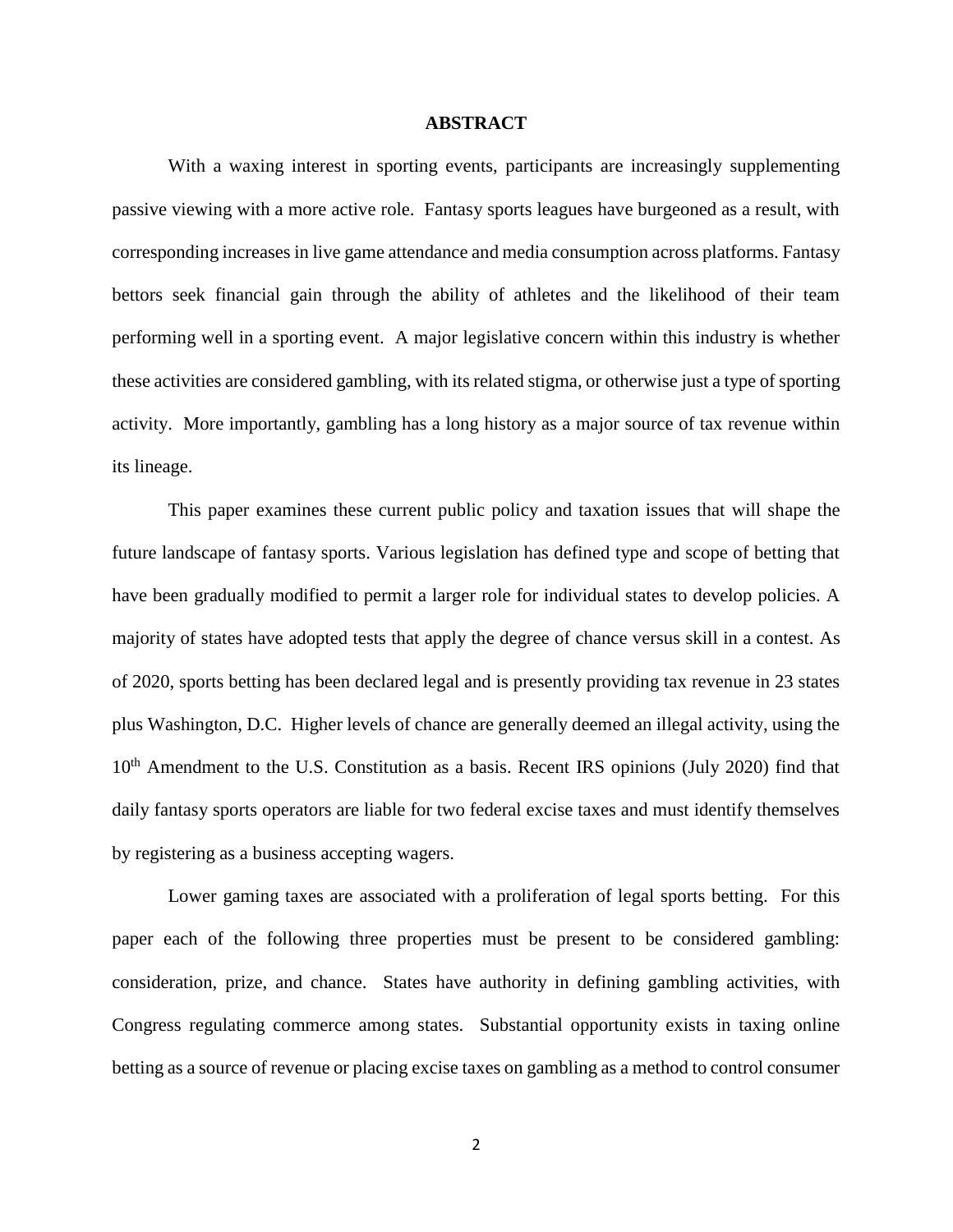behavior. To the extent that federal and state governments continue debating legalized betting activities and the related taxes generated, consumer protection must focus on continued legitimacy of the environment and address addiction risk as a basis for further growth.

**Keywords**: Fantasy sports, gambling, sports betting, taxation.

#### **Introduction**

Sporting events have become an integral component of worldwide culture and impact billions of people worldwide. Recent viewership statistics of major team sporting events illuminates its popularity, with the 2015 Super Bowl achieving the largest audience in television history with approximately 115 million viewers (Pallotta, 2017) and the 2014 World Cup generating \$527 billion in revenue (Manfred, 2015). In addition to simply being spectators of a respective sporting event, many viewers choose to take a more active role in the outcome of various sporting events by participating in fantasy sport leagues. A study by Nesbit and King (2010) indicated that fantasy sport participation was shown not only to increase live game attendance but also sports media viewership. Research further shows that fantasy sports consumption enhances the level of media consumption across various platforms, including Twitter, YouTube, and Facebook (Chan-Olmstead & Kwak, 2020; Chan-Olmstead & Wolter, 2018).

The overriding goal of most fantasy bettors is to make player personnel decisions that will result in the generation of financial gain. Participants attempt to gain a competitive advantage by researching certain athletes' ability and resulting likelihood of their team performing well in a given sporting event. Many participants also invest additional funds into decision-making tools. Collectively, these participants spend more than \$250 million annually on additional websites, computer software, fantasy sports periodicals, and related decision-making resources (Peterson, 2019). Additionally, many scholarly articles have been published on an athlete's fantasy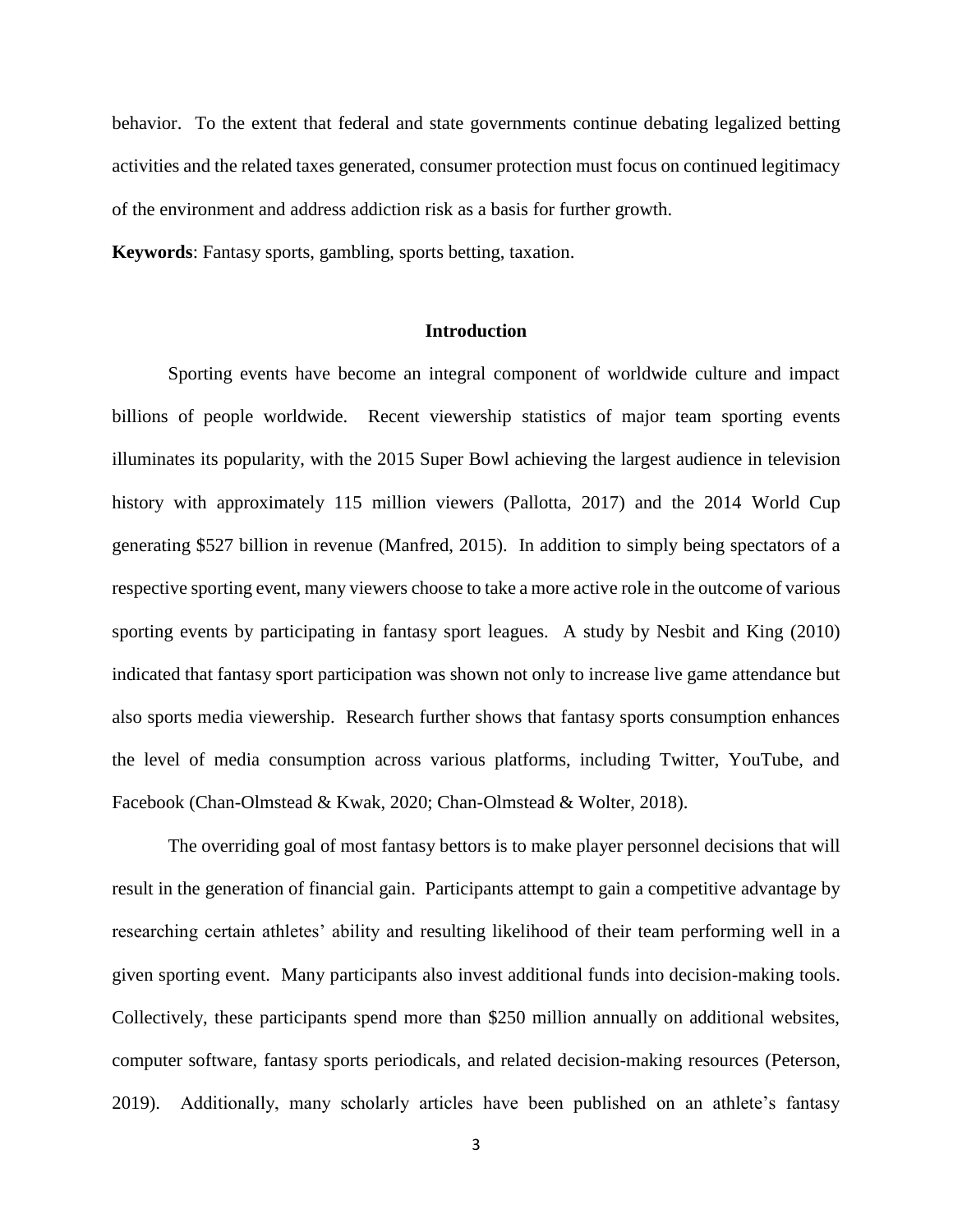performance (Becker & Sun, 2016; Boyd, 2014; Ware & Webb, 2008) and mathematical models that optimize a fantasy team selection process (Bonomo, Duran, & Marenco, 2014; Belien, Goosens, & Van Reeth, 2017; Newell & Easton, 2017).

Recent implications that all fantasy sports should be considered gambling has caused a major disruption in the industry. As lawmakers, courts, and companies alike have struggled in this realm of uncertainty, the question of what constitutes gambling has become a central focus. The true definition of gambling is often masked in a myriad of laws which vary from state to state or even by several feet. For example, a casino can be legally located in the middle of a river that separates two states but relocating that facility to either of the two shores makes the casino an illegal enterprise (Easton & Newell, 2019).

One of the primary reasons the fantasy sports industry has marketed their products and services as non-gambling endeavors is to avoid the related stigma of gambling, which can not only lead to a negative public perspective but these activities are also subject to taxation at the federal and state levels in most situations. Casinos and related sportsbooks in Nevada and a few other states have been responsible for remitting gambling-related taxes for decades. These taxes are assessed not only for traditional casino games but also sports-related wagers. Recent changes in federal statutes, including U.S. Supreme Court verdicts and Internal Revenue Source (IRS) opinions, have put the tax-free status of all fantasy sports in peril. This paper examines these current public policy and taxation issues that will shape the future landscape of fantasy sports.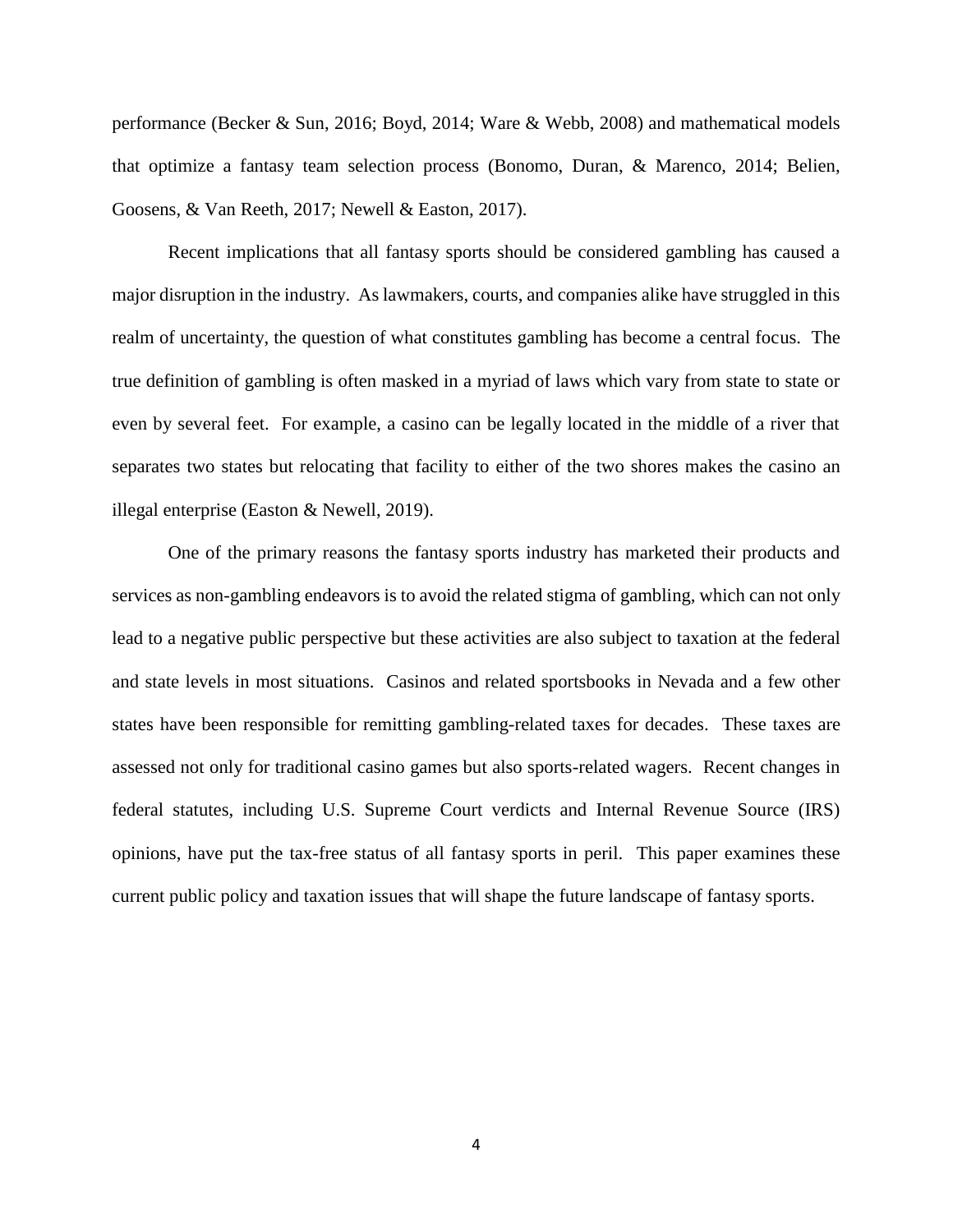#### **History of Fantasy Sports**

While the exact lineage of fantasy sports is often disputed, the earliest example of sportsbased gaming occurred in the 1920s in connection with a board game named All-Star Baseball created by the Ethan Allen Company (Edelman, 2011). The earliest fantasy football league is widely regarded as the Greater Oakland Pigskin Prognosticators League, formed in the 1960s by a group of gambling-oriented friends (Hruby, 2013). In 1961 Bill Gamson, a psychology professor at the University of Michigan with a research interest in the statistical elements of baseball, began offering a game called the "Baseball Seminar." Entrants into this seminar paid a \$10 entry fee for the opportunity to select players who would be evaluated based on their performance over an entire Major League Baseball (MLB) season (Edelman, 2011). One of Gamson's students (Daniel Okrent) is often cited as the inventor of fantasy baseball through his creation of a similar format known as the Rotisserie League of Baseball (Lipsyte, 1996).

A monumental change occurred in the fantasy sports industry with the proliferation of Internet access. By 2010, fantasy sports had expanded beyond small circles of friends meeting to draft teams to an estimated 30 million Americans participating in some form of fantasy sports. A complementary industry of supporting materials such as draft guides and specialized computer software accompanied the rise of fantasy sports, yielding revenues of \$800 million annually (Hutchins & Rowe, 2012). However, the explosion of fantasy sports seemed to coincide with the passage of the Uniform Internet Gambling Enforcement Act (UIGEA), a federal banking statute that was attached as a rider to a port security bill in 2006. While the main purpose of the UIGEA was to criminalize electronic fund transfers related to gambling activities such as online poker, it achieved the dual purpose of creating an exemption for fantasy sports (Leonard, 2008).

5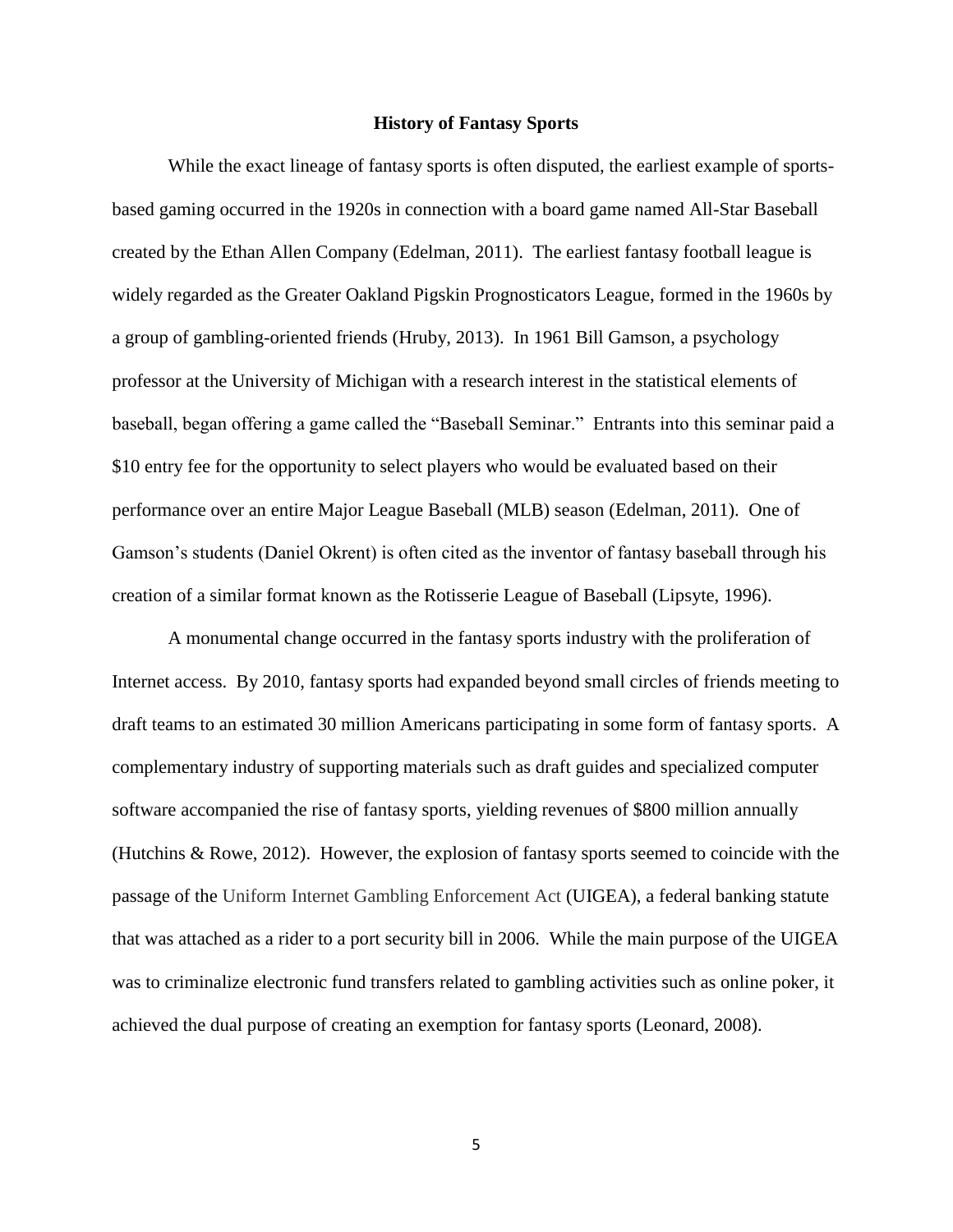# **Types of Fantasy Sports**

Two primary versions of fantasy sports currently exist: season-long and daily. Under the parameters of a season-long fantasy league, participants draft individual players and compete over the course of an entire season, with most seasons spanning several months. In 2007, companies began offering a new form of fantasy sports that are played exclusively on-line called "daily fantasy sports" (DFS). DFS possesses many key differences from traditional, season-long fantasy games. For example, DFS events denote a single set of games, which typically last from a single day to a time period of a weekend and the participants tend to be a much larger group of unrelated participants. Rather than a draft, each DFS participant is given an equal amount of fictitious money known as a "salary cap." Participants may select the same players for their fantasy teams as other participants as long as the selections do not exceed a participant's salary cap. Furthermore, an individual who selected a poorly performing team in a specific DFS contest will have an opportunity to select an entirely different team for future events (Easton & Newell, 2019).

DFS contests are hosted on an operator's website and are accessed by DFS participants via computer or another related device such as a tablet or smartphone. To initially participate in a contest on a DFS operator's website, a participant must first register for an account. Many DFS operators offer various types of DFS contests on their websites, including "guaranteed prize pools," in which participants pay a set entry fee to compete against large fields for a share of a fixed prize pool. For contests involving guaranteed prize pools, a typical DFS operator will set the prize pool such that it retains a commission ranging from 6 to 14%. When a participant enters a contest, the amount of the entry fee is debited from the participant's segregated account. The DFS operator, upon debiting a participant's segregated account, deposits the amount in its own account and records the amount as cash revenue on its books. Upon the completion of a contest, the DFS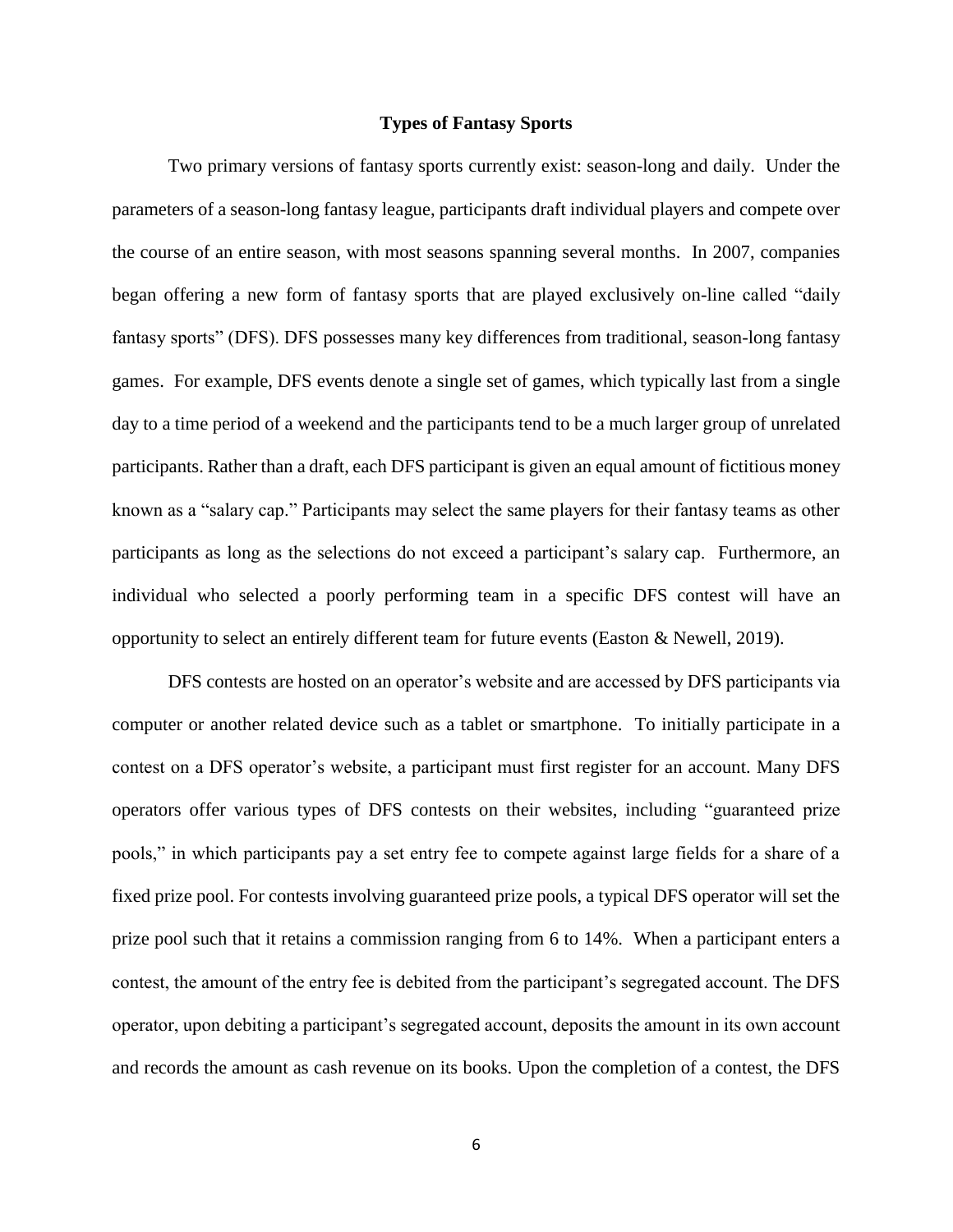operator deposits any contest winnings into the winning participants' segregated accounts and deducts those amounts from its own revenue for recordkeeping purposes (Van Natta, 2016).

Fantasy sports are extremely popular with approximately 60 million participants (Easton & Newell, 2019). Two companies, DraftKings and FanDuel, dominate the industry by collectively accounting for approximately 90% of total DFS transactions (Van Natta, 2016). According to Heitner (2015) the DFS industry is expected to continue its remarkable growth rates and produce \$15 billion in revenue by the end of 2020. A chronology of important events in the daily fantasy sports industry is listed in Table 1.

| Date             | <b>Milestone</b> (Event)                                                    |  |
|------------------|-----------------------------------------------------------------------------|--|
| October 2006     | Unlawful Internet Gambling Enforcement Act (UIGEA) was signed into          |  |
|                  | law, containing explicit language that legalized daily fantasy sports.      |  |
| June 2007        | Fantasy Sports Live launched, becoming the first DFS gaming site.           |  |
| <b>July 2009</b> | FanDuel was founded, later becoming the largest DFS gaming site.            |  |
| December 2010    | FanDuel Fantasy Football Championship was held in Las Vegas, NV. First      |  |
|                  | live final game event in DFS history.                                       |  |
| January 2012     | DraftKings was founded, later becoming the second largest DFS gaming        |  |
|                  | site.                                                                       |  |
| April 2013       | MGT became the first publicly traded company to control a DFS site after it |  |
|                  | acquired FanThrowDown.                                                      |  |
| March 2014       | DraftKings become an official sponsor of Major League Baseball (MLB).       |  |
| August 2014      | DraftKings raised \$41 million in funding in a Series C investment round.   |  |
| September 2014   | FanDuel raised \$70 million in funding in a Series D investment round.      |  |
| November 2014    | DraftKings become an official partner of National Hockey League (NHL).      |  |
| November 2014    | FanDuel become an official partner of National Basketball Association       |  |
|                  | $(NBA)$ .                                                                   |  |
| February 2015    | DraftKings become an official partner of Ultimate Fighting Championship     |  |
|                  | (UFC).                                                                      |  |

**Table 1: Important Events (Daily Fantasy Sports)**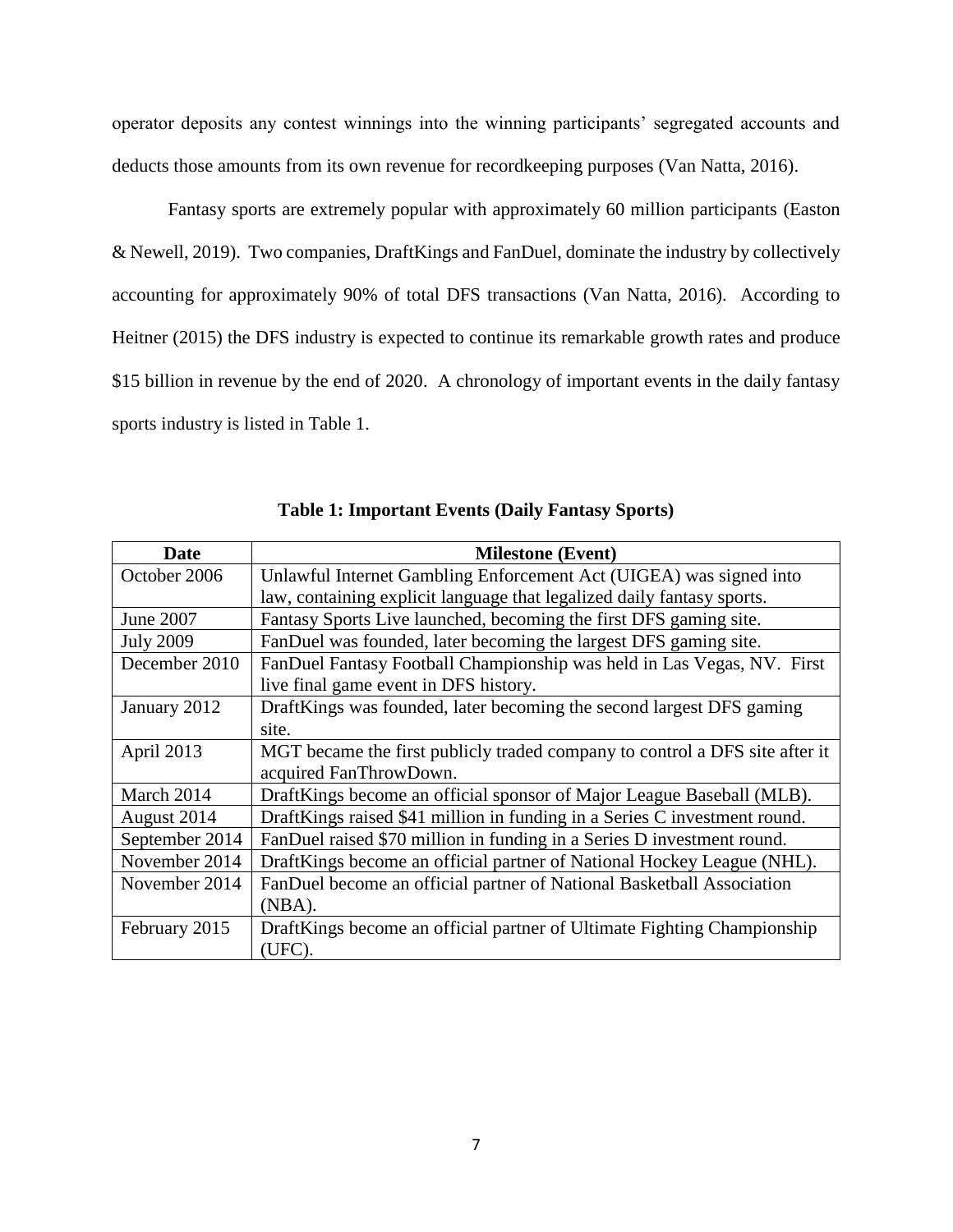#### **Impact of Federal Legislation on Fantasy Sports**

Historically, several pieces of federal legislation had a notable impact on fantasy sports. First, the Interstate Wire Act of 1961 (the Wire Act) prohibited people from making bets or wagers over the telephone. Initially intended as a tool to combat organized crime and illegal gambling activities such as bookmaking, the scope of the statute addressed the current technology of that era. Although Internet and related online technology was nonexistent to the general public during that time period, the Wire Act was subsequently found to apply to Internet communications as well. In a 2011 opinion from the U.S. Department of Justice, it was concluded that the Wire Act only applied to sports betting; this opinion would remain the primary guidance on its scope for approximately seven years. In 2018, the Justice Department under the Trump administration rescinded the previous guidance and issued a new interpretation of the Wire Act's scope. The current interpretation determined that the Wire Act applies to a "variety" of gambling activities beyond sports wagering (Holden, 2020; Holden, McLeod & Edelman, 2020).

Several past court cases provide a relevant precedent in the case law to address the scope of how fantasy sports might be treated in future cases governed by the Wire Act. *United States v. Cohen* (2001) addressed an issue on a sports betting operation in Antigua that accepted wagers both over the telephone and via the internet. The Court concluded that even internet wagers passed through "wire facilities," thus invoking the statute. In *United States v. Lyons*, the defendants argued on an appeal that the Wire Act is inapplicable to the internet as that transmission medium is not a "wire communication facility." This defense was rejected by the First Circuit, noting that the statute has been attached to conduct over the internet, and that the internet involves a transmission "to and from customers" (*United States v. Lyons*, 2014).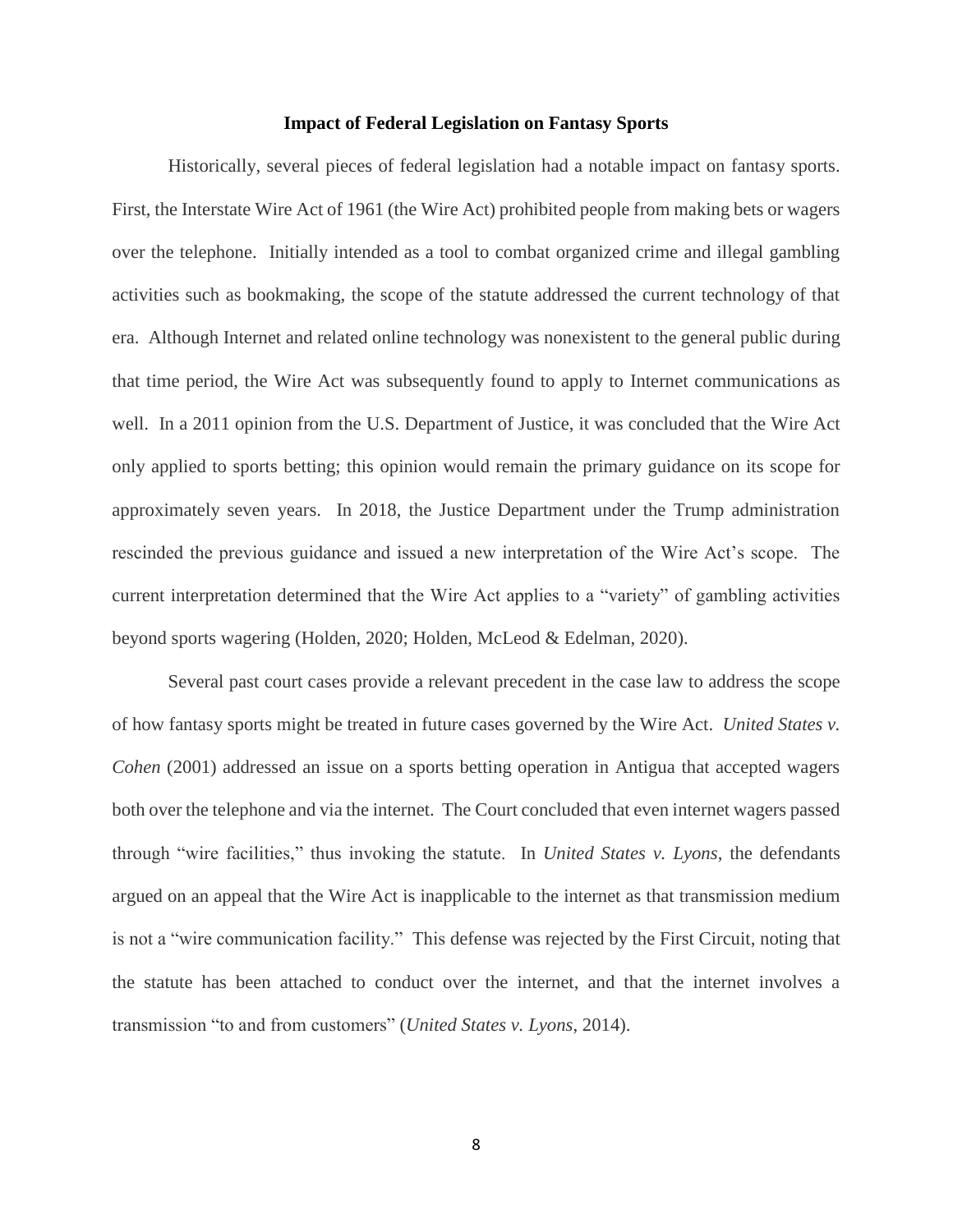The second widespread piece of legislation pertaining to fantasy sports was the 1993 Professional and Amateur Sports Protection Act (PASPA), which made wagering on sports generally illegal throughout the country. Commonly known as the "Bradley Act" this law exempted Nevada's well-known sports wagering business, as well as the sports lotteries in Delaware, Montana and Oregon, because each were in operation prior to the legislation's passage in 1993. However, a 2018 U.S. Supreme Court case (*Murphy v. National Collegiate Athletic Association*) overturned PASPA, paving the way for individual states to introduce legislation permitting sports betting (Lowe & Gilbert, 2020).

In theory, the Wire Act and PASPA could have prohibited fantasy sports, but fantasy games have never been challenged under either law. The Wire Act may not be applicable, since it applies only to "games of chance," and to date fantasy sports have never been legally challenged and classified as such. Although now a moot point with a Supreme Court reversal, PASPA may not have been relevant either, because fantasy games generally have not been considered gambling. Many professional sports leagues host fantasy games on their league websites and promote their use on television and radio (Holden, 2020).

Finally, fantasy sports also could have been affected by the Uniform Internet Gambling Enforcement Act (UIGEA), which made it illegal to gamble over the Internet. UIGEA, however, includes a specific exemption for fantasy sports, known as a "carve out." This "carve out" is applicable provided a specific fantasy sports activity meets three requirements:

- 1. The value of prizes is not dependent on the number of players
- 2. The outcome is determined by fantasy-player skill and knowledge, and is based on statistical results of real-world athletes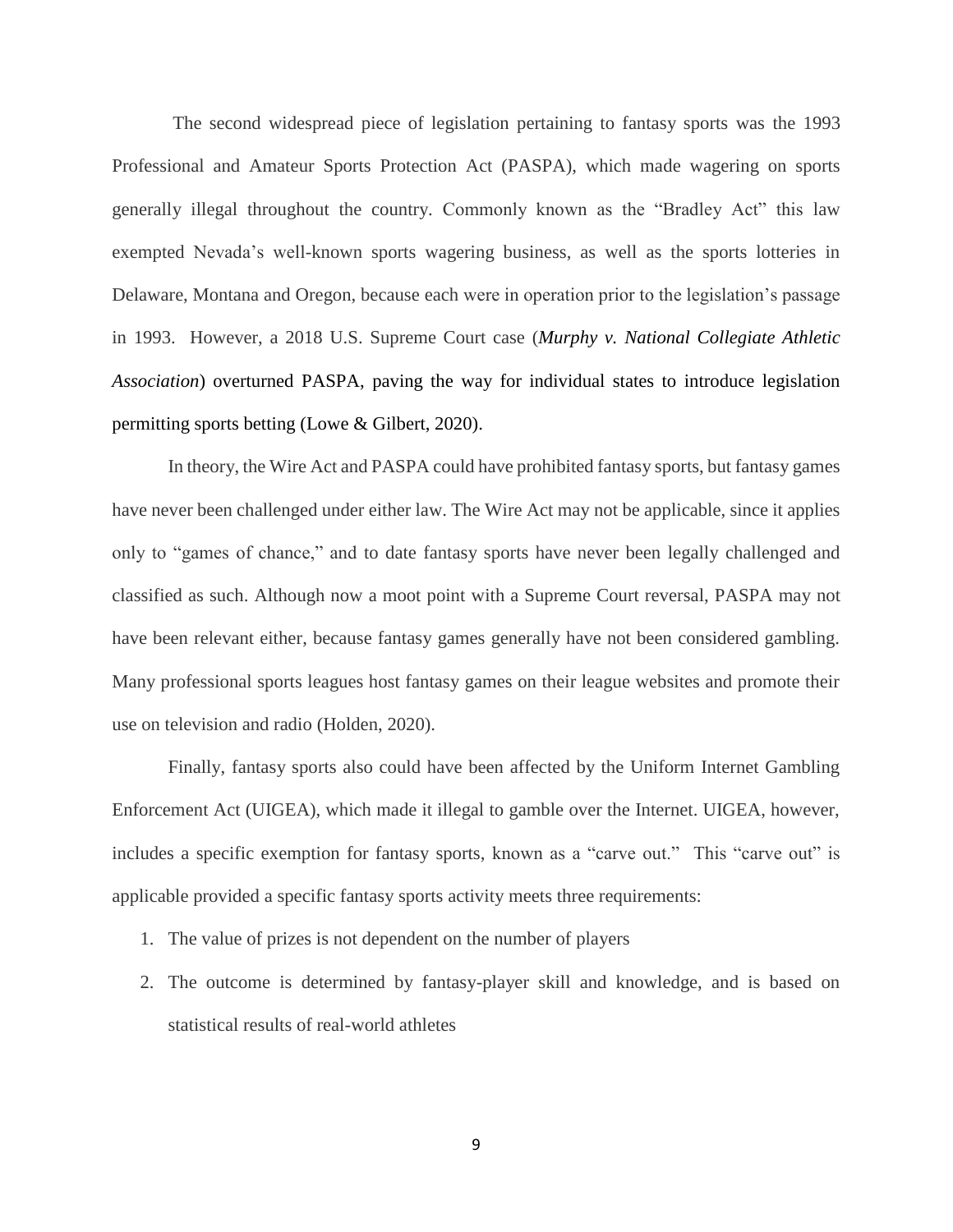3. Winning outcomes cannot be determined by a point-spread or based solely on one individual player's performance

However, one caveat is noteworthy: these protections were carved out to support seasonlong fantasy contests, which were built into UIGEA before DFS sites existed. Most likely, lawmakers did not anticipate the creation of a product like DFS when certain fantasy games were exempted from the regulatory statutes of UIGEA. Former U.S. Representative Jim Leach, one of the co-sponsors of UIGEA in 2006, stated that "lawmakers had no idea daily fantasy sports would morph into today's cauldron of daily betting" (Holden, McLeod & Edelman, 2020).

#### **State-Based Regulations**

As confusion has reigned whether daily fantasy sport contests are legal under federal statutes, individual states have taken various approaches to clarify the legality of these actions within a respective state's border. Using the  $10<sup>th</sup>$  Amendment to the U.S. Constitution addressing individual states' rights as a basis, each of these approaches have eventually led to state-based legislation and statutes. Three tests have emerged that states apply to determine the legality of daily sports contests: the "predominant purpose" test, the "material element" test, and the "modicum chance" test (Edelman, 2016).

A majority of U.S. states have adopted some version of a "predominant purpose" test, in which a state considers whether a contest involved more skill than chance. If a greater amount of skill is present, the contest is deemed legal. A smaller number of states have implemented a form of the "material element test," which considers whether an important element of the contest depends on an element of chance. If a material element does depend on chance, the contest would be classified as illegal. Finally, a small percentage of states have adopted a "modicum of chance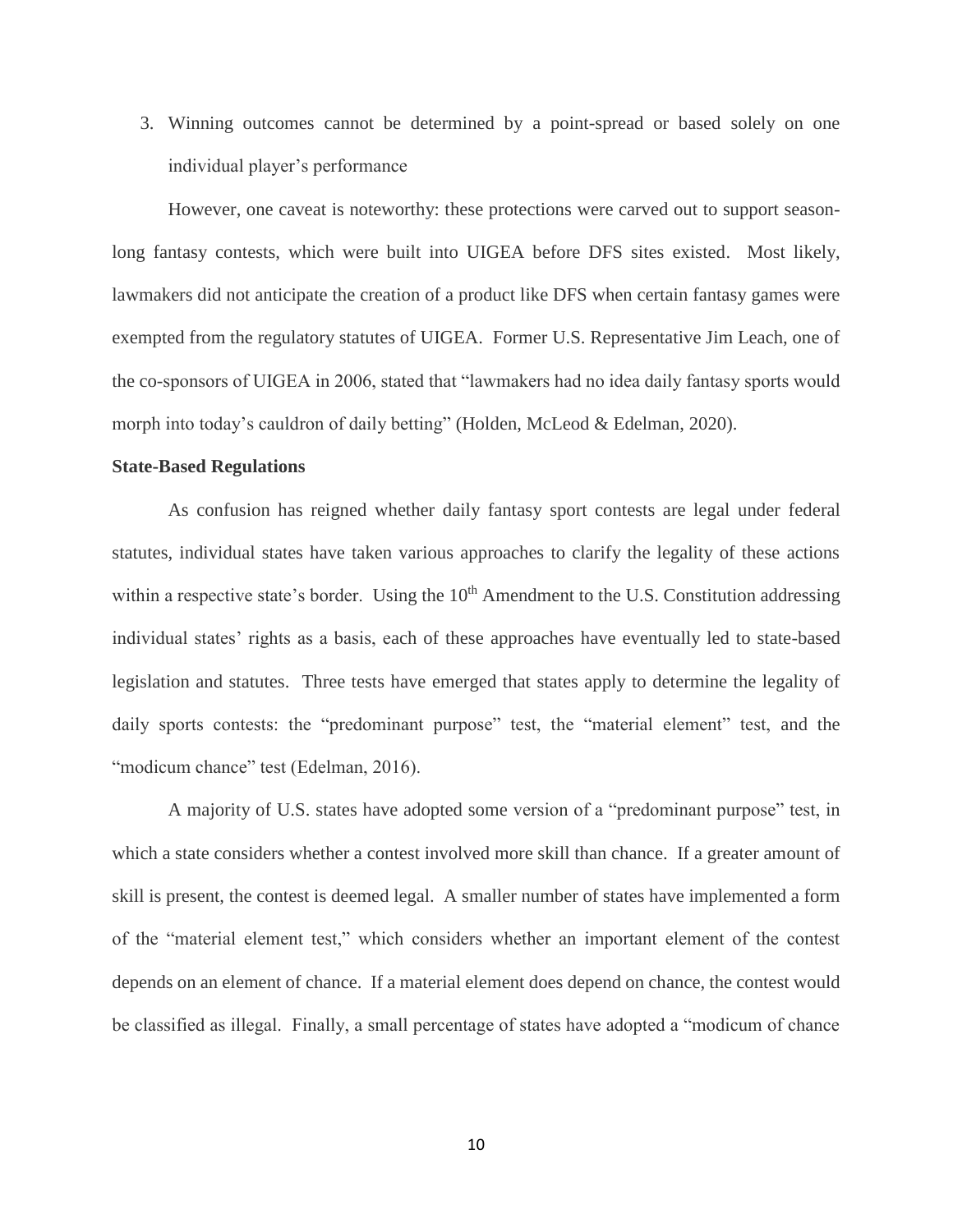test." If this test is applied and a contest contains any degree of chance, the respective contest is deemed illegal (Jessop, 2018).

Applying the test adopted by their respective state, some state legislatures have enacted statutes declaring the legal status of daily fantasy sports. As of the date of data collection for this study, 22 states have passed some form of legislation that led to a state statute or law governing or clarifying the operation of these activities within a state's geographic boundaries. Table 2 contains information regarding each state's legislation and the year of adoption.

| <b>State</b>         | Legislation                                         | <b>Year Enacted</b> |
|----------------------|-----------------------------------------------------|---------------------|
| Alabama              | <b>Fantasy Contests Act</b>                         | 2019                |
| Arkansas             | Fantasy Sports Games (Act 1075)                     | 2017                |
| Colorado             | Fantasy Contests Act (Title 12, Article 125)        | 2019                |
| Delaware             | Delaware Interactive Fantasy Contest Act            | 2017                |
| Indiana              | Senate Enrolled Act 339-2016                        | 2016                |
| Iowa                 | <b>ARC 4618C</b>                                    | 2019                |
| Kansas               | Kansas Charitable Gaming Act                        | 2015                |
| Maine                | Regulation of Fantasy Contests (PL, Chapter 303)    | 2017                |
| Maryland             | Daily Fantasy Sports Regulation (Maryland Attorney  | 2017                |
|                      | General's Office)                                   |                     |
| <b>Massachusetts</b> | Daily Fantasy Sports Contest Operators (940 CMR)    | 2016                |
| Mississippi          | Mississippi Gaming Commission (Title 13)            | 2018                |
| Missouri             | Missouri Gaming Commission (Chapter 40)             | 2020                |
| Montana              | Montana Code (Chapter 5, Part 8: Fantasy Sports)    | 2019                |
| New Hampshire        | <b>Fantasy Sports Contests (Chapter 287-H)</b>      | 2017                |
| New Jersey           | Fantasy Sports Operators (New Jersey Administrative | 2019                |
|                      | Code: Title 13, Chapter 45A)                        |                     |
| New York             | NY Gaming Commission: Interactive Fantasy Sports    | 2016                |
| Ohio                 | Fantasy Contests (Chapter 3772-74-01)               | 2019                |
| Pennsylvania         | Fantasy Contests (48 Pa.B. 2559)                    | 2018                |
| Tennessee            | Fantasy Sports Section (Division of Charitable      | 2018                |
|                      | Contributions)                                      |                     |
| Vermont              | Fantasy Sports Contests (Title 9, Chapter 116)      | 2018                |
| Virginia             | Fantasy Contests Act (Title 59.1)                   | 2016                |
| West Virginia        | Lottery Sports Wagering Rule (Title 179, Series 9)  | 2018                |

**Table 2: State-Based Legislation (Fantasy Sports)**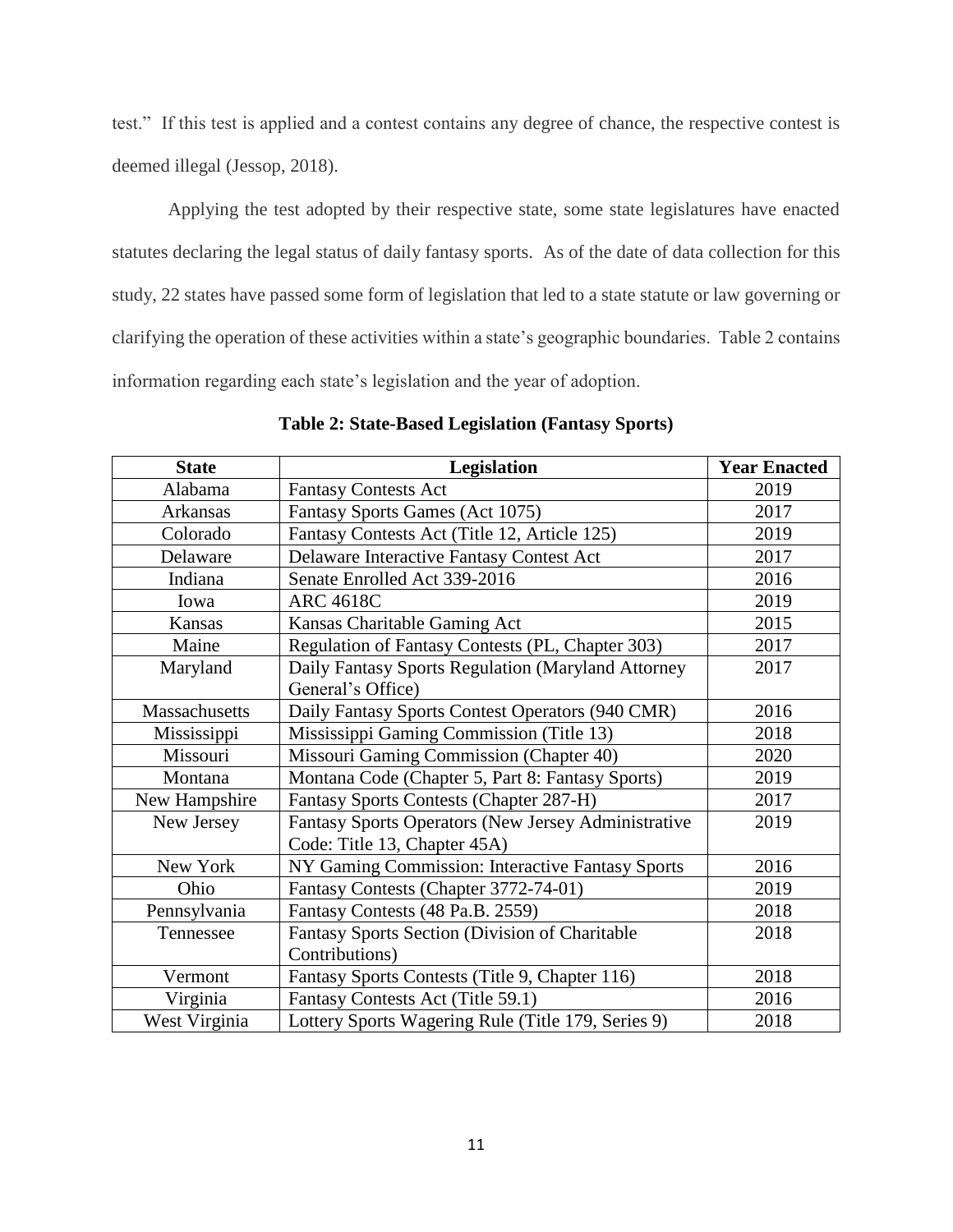#### **Gambling-Related Excise Taxes**

In 1954, Congress began imposing a 10% federal excise tax on all sports-related wagers, legal and illegal. Due to the relatively high percentage of this excise tax, it was extremely difficult for even the most skilled sports handicappers to achieve a profit. At that time, licensed sports books were limited only to the state of Nevada and these facilities were called "turf clubs." These clubs were limited in number, smaller in size, and not affiliated with larger gambling establishments such as casinos. Individuals who worked in the industry during this time period often reported widespread tax evasion to circumvent this high rate of taxation. For example, an \$1,100 bet to win \$1,000 was often understated and recorded as merely \$11 to win \$10 (Jessop, 2018).

Historically, sports books have made their profit from the statistical advantage they have over their patrons. The most common wager is a multiple of \$11 to win \$10. If the sports book succeeds in having the same amount of money wagered on both sides of a sporting match, it is guaranteed to make a profit. For example, if Bettor A bets \$11 on their team and Bettor B bets \$11 on the opposing team, the sports book has collected a revenue of \$22. The sports book then pays the winner only \$21, which equates to the original \$11 bet back and \$10 in winnings. The sports book retains the additional \$1. The above scenario illuminates why the 10% tax would be devastating if it could not be passed on to the patrons. Of the \$22 bet in the example above, the federal government would take \$2.20 (much more than the sport book's expected \$1 profit). But the 10% tax could not be passed on, because the patrons would no longer be betting \$11 to win \$10, but rather \$11 plus 10% (\$1.10) for a total of \$12.10 to win \$10.

In 1974, Congress lowered the federal excise tax on sports wagers to 2%. Using the same numbers for comparison purposes, a sports book with a handle of \$10 million, a hold of 4.16% producing a win of \$416,000 now only had to pay the federal government \$200,000. This is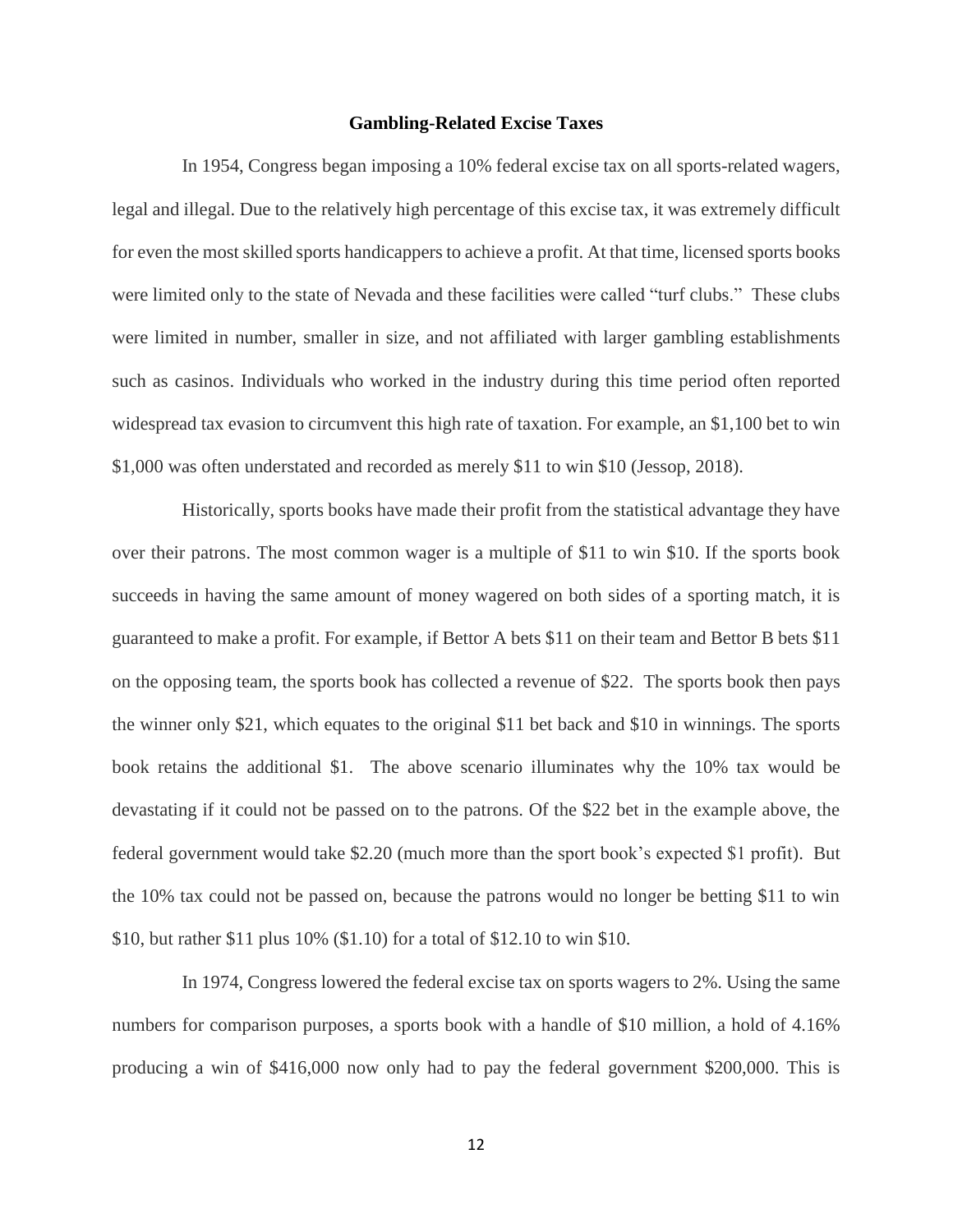equivalent to a tax on gross gaming revenue of 48.07%. Nevada also has a sliding scale of state gaming taxes, with the top tax rate quickly reaching 6.75% of gross gaming revenue. Therefore, the lowering of the federal excise tax to 2% allowed sports books in Nevada to operate more efficiently through paying a reduced rate. This was low enough to allow a few entrepreneurs to think about expanding the small turf clubs into true sports betting parlors. In 1975 the Nevada Legislature passed enabling legislation so that casinos could have sports books. But the tax rate was so high that few casinos were willing to devote any of their valuable floor space to a form of gambling that generated so little to the bottom line. In 1983, Congress lowered the federal excise tax on legal sports wagers to 0.25% (with illegal sports bets still paying 2%). A sports book with a handle of \$10,000,000, a hold of 4.16% producing a win of \$416,000 now only had to pay the federal government \$25,000 (0.25% times \$10,000,000). This is equivalent to a tax on gross gaming revenue of 6.01% (\$25,000 divided by \$416,000). Nevada's top tax rate of 6.75% means the sports books were now paying the equivalent of approximately 12.76% of gross gaming revenue (6.01% federal plus 6.75% state taxes).

The direct result of having gaming privilege taxes marginally below 13% of gross gaming revenue for legal sports books was an explosion of growth and capital expenditures for Nevada's sports betting industry. In 1973 there were only ten sports books with a total handle of \$2.8 million. Twenty years later there were approximately 100 sports books with a total handle in excess of \$2 billion. By the year 2000 the total number of sports books had grown to 157, with a total handle greater than \$2.5 billion, generating more than \$117 million in gross gaming revenue. Sports books not only became large and numerous in Nevada but they were viewed as profit centers and entertainment enticements for commercial casinos. By 1985 all of the small independent sports books were closed, replaced by multi-million dollar casino sports books with dozens of giant video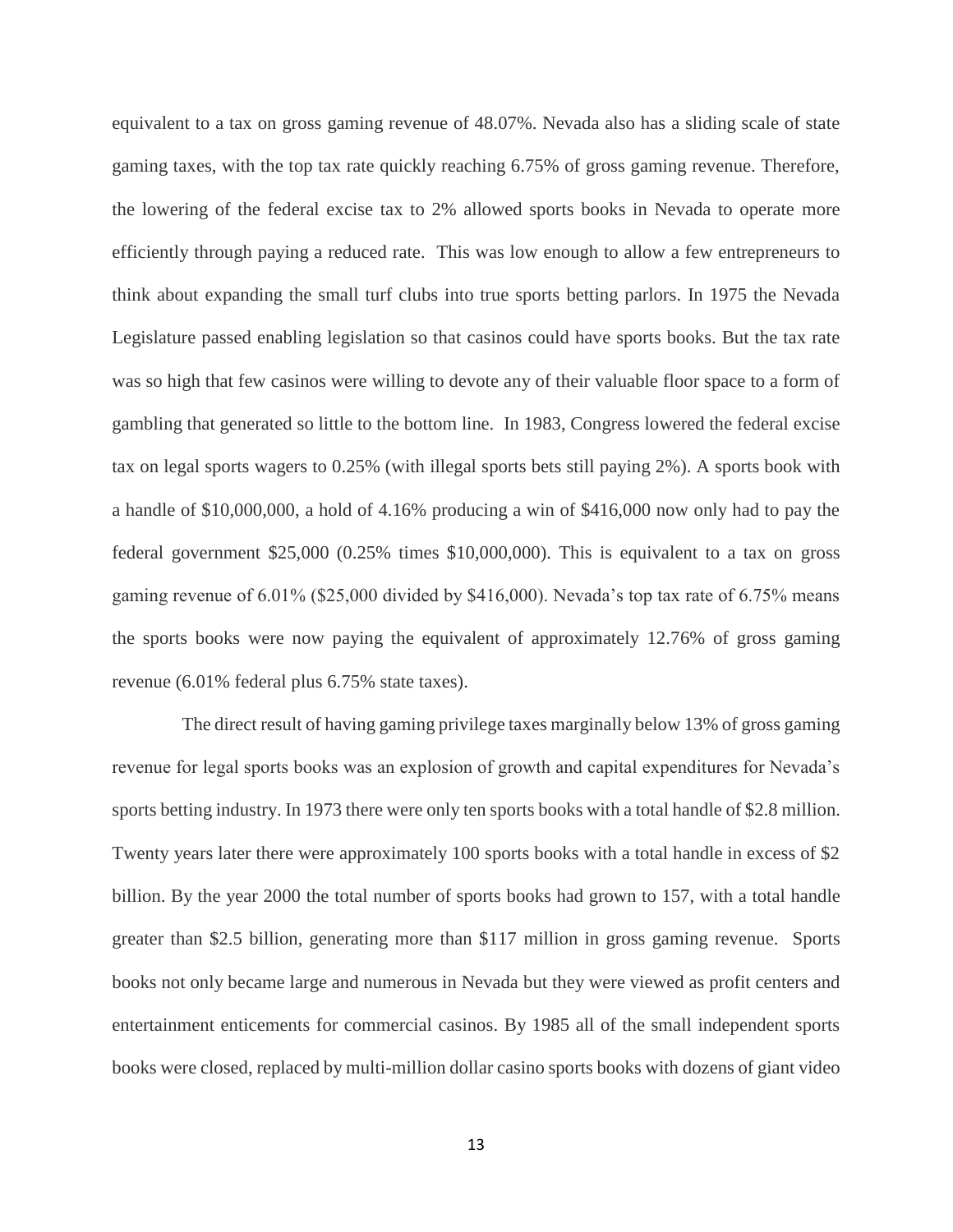screens and all the other services desired by sports bettors, including easy access to other forms of gambling (Eason & Newell, 2019).

# **Recent IRS Opinions**

While the entire DFS industry has spent years marketing themselves as a skill-based endeavor, that attempt could be in vain. In a recent internal memo released in July 2020, the Internal Revenue Service (IRS) has determined that daily fantasy sports (DFS) operators are liable for two federal excise taxes and must register as being "engaged in business of accepting wagers" (Internal Revenue Service, 2020). While not carrying the weight of tax law and ultimately enforcement, this memo clearly outlines the position of the IRS in future auditing procedures. The IRS generally imposes an excise tax on every sports betting wager, as well as an annual occupational tax on each sports betting operator. These taxes are nothing new for sportsbook operators, as Nevada-based operators have been responsible for paying them for years. Additionally, sportsbooks in states that have emerged since the 2018 *Murphy* decision are also subject to the excise tax (Lowe & Gilbert, 2020). However, the IRS's application of these taxes to DFS was certainly a surprise to DFS operators, as DFS is considered in many jurisdictions to be a game of skill and therefore not gambling, and by extension, arguably not "wagering."

In September 2020, a subsequent IRS private letter ruling (PLR) further clarified the issue on whether DFS constitutes gambling. In this ruling, a taxpayer-friendly position was taken to allow tax deductions of DFS entry fees. In concluding that DFS is indeed gambling the IRS relied on the "plain, obvious, and rational" definition of gambling as discussed in *Tschetschot v. Commissioner* (T.C. Memo 2007-38). In that decision, for purposes of applying Section 165(d), the Tax Court examined dictionary definitions of "wager", including Random House College Dictionary's definition of "something risked or staked on an uncertain event; bet;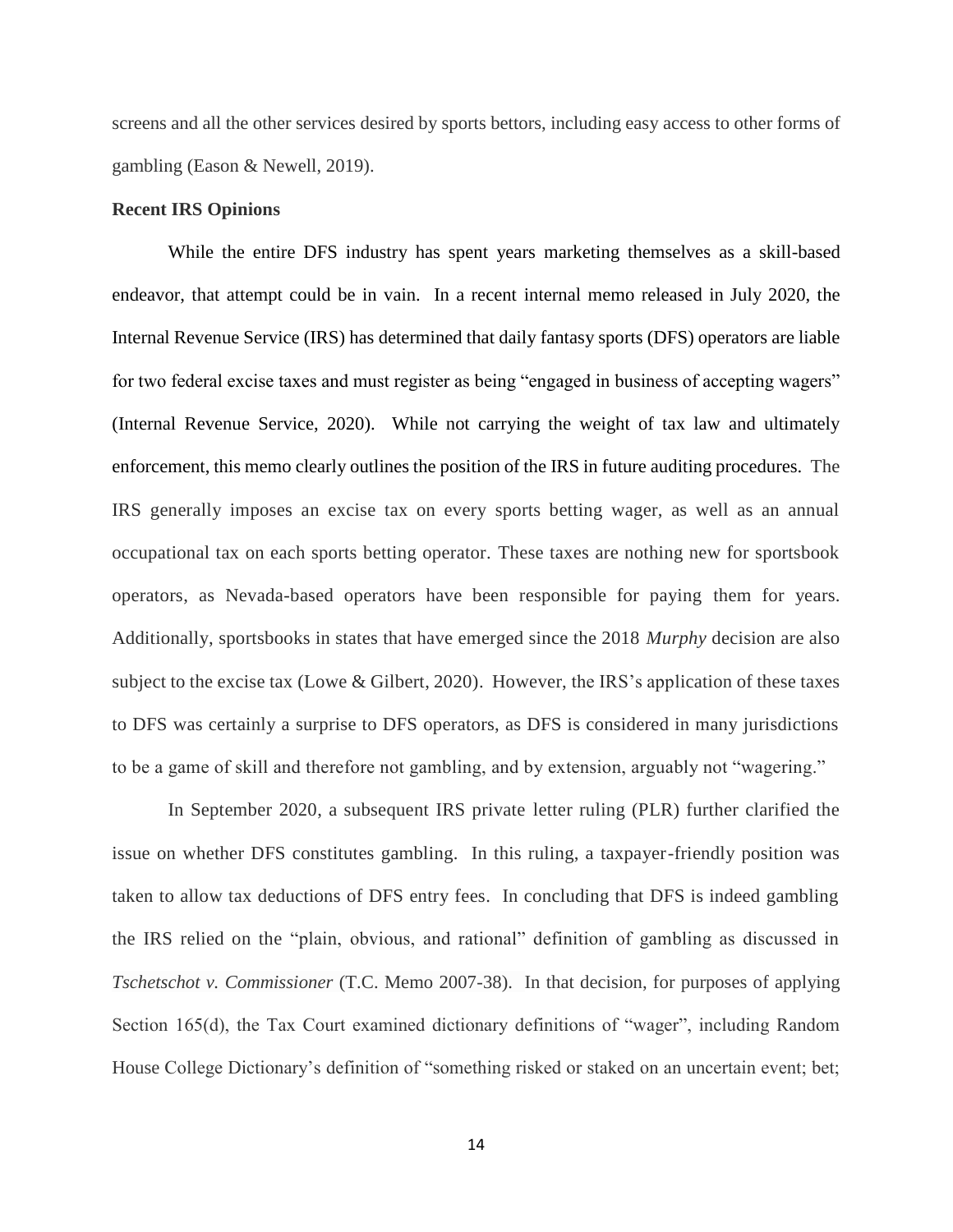the act of betting," in ultimately holding a poker tournament is a wagering activity. Additionally, the Court also considered the following definition of "wager" from Black's Law Dictionary: "Money or other consideration risked on an uncertain event; a bet or gamble; and a promise to pay money or other consideration on the occurrence of an uncertain event" (United States Tax Court, 2007).

The definition of gambling for this research paper is summarized by Rose and Owens (2009). All gambling activities must have three common properties: consideration, prize, and chance. Consideration occurs when an individual must decide to participate in an activity. Furthermore, the participant must offer an item of value. If any of these properties is absent, the activity is not considered gambling. For example, a no-purchase-necessary sweepstakes is not gambling due to a lack of consideration. A charity casino night has an entry fee and all proceeds go to the charity but it lacks a prize and is not considered gambling. Finally, entering a sporting event with an entry fee and a cash prize for first place is not gambling due to the specific skills needed to win.

Section 4421 of the Internal Revenue Code (IRC) defines a wager, in part, as "any wager with respect to a sports event or a contest placed with a person engaged in the business of accepting such wagers" or "any wager placed in a wagering pool with respect to a sports event or a contest, if such pool is conducted for profit." The memorandum concludes that DFS entry fees are "wagers" under that term's plain meaning, and that the DFS entry fee is a wager of money by a DFS user, with respect to sports events and contests, that is placed with a person engaged in the business of accepting such wagers (for example the DFS operator). Further, the memorandum states that the wagers are placed in a common fund with other users' entry fees (e.g. a wagering pool) and that such pools are conducted for profit by the DFS operators.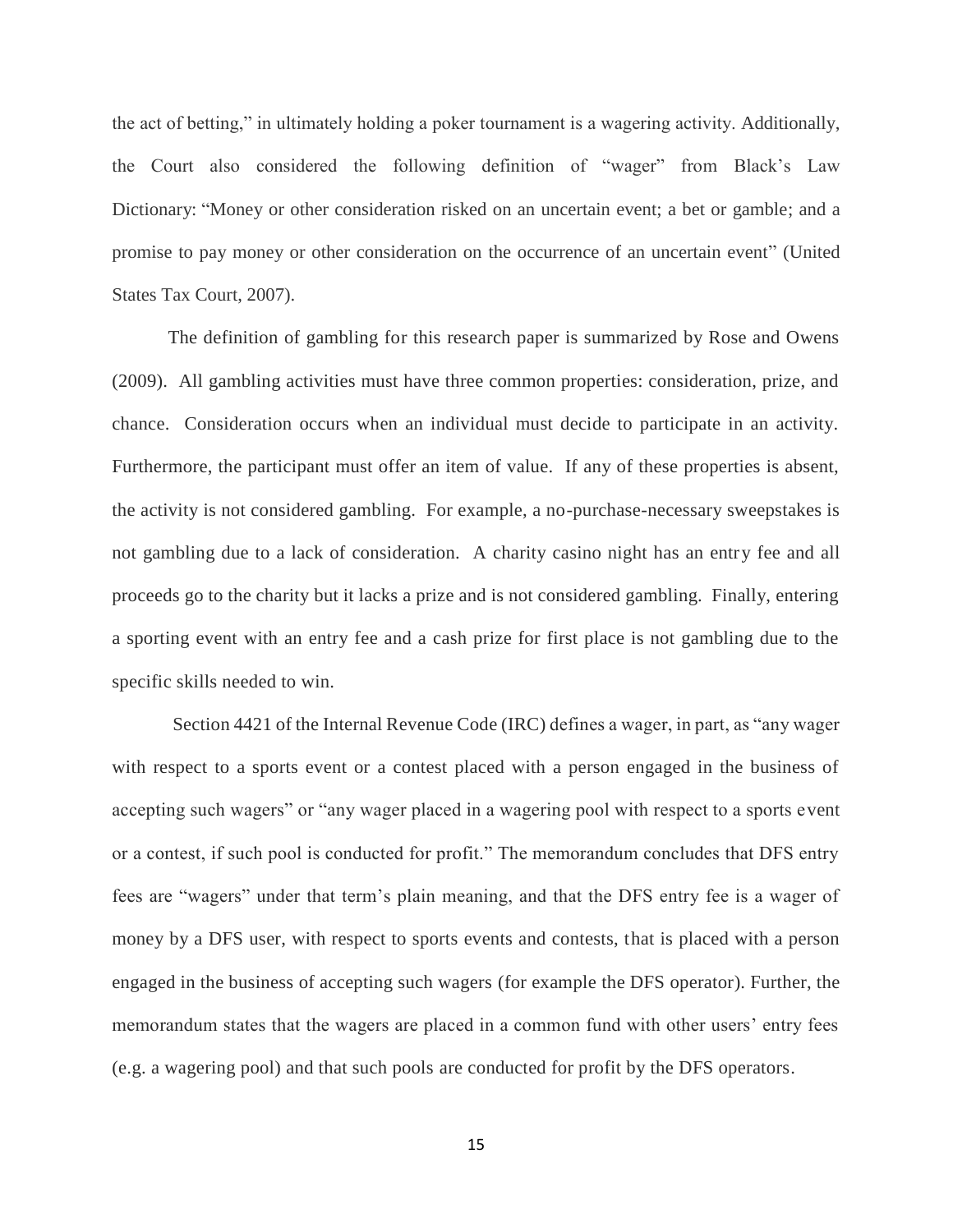While the memorandum acknowledges that the presence or absence of skill is relevant to whether the entry fee is a taxable wager or not, it asserts that DFS was not equivalent to other contests previously considered by the IRS that were based solely on skill, and noted that Sections 4401 and 4421 of the IRC do not consider whether an activity involves skill, chance or some combination of the two, and that whether DFS is a game of skill under a particular state's law is not relevant for evaluating whether DFS entry fees are a "wager" under Section 4421.

Accordingly, the memorandum concludes that as "wagers" under the IRC, DFS entry fees are subject to the excise tax that ranges from 0.25% of the amount of the wager on any wager authorized under the law of the state in which it is accepted, to 2% of the amount of any wager in regard to a wager that is unauthorized. It should be noted that this excise tax applies to total DFS entry fees as opposed to the DFS operator's revenue from conducting DFS contests. The memorandum also concludes that DFS operators are liable for annual occupational excise taxes ranging from \$50 to \$500, with \$50 applying to a DFS operator that only accepts state authorized wagers, and \$500 applying to a DFS operator accepting wagers in states where DFS is not authorized. DFS operators must also register with the IRS pursuant to Section 4412 of the IRC.

As noted, the excise tax percentage and occupational excise tax amount hinge on whether the relevant wagers are authorized under the law of the state in which they are accepted. Despite the memorandum acknowledging that the regulation of DFS varies across the country, with some states defining DFS as a game of skill or otherwise not gambling, others holding that DFS is illegal under state law and others taking no position at all on its legality, the memorandum does not address which wagers are considered authorized under state law and

16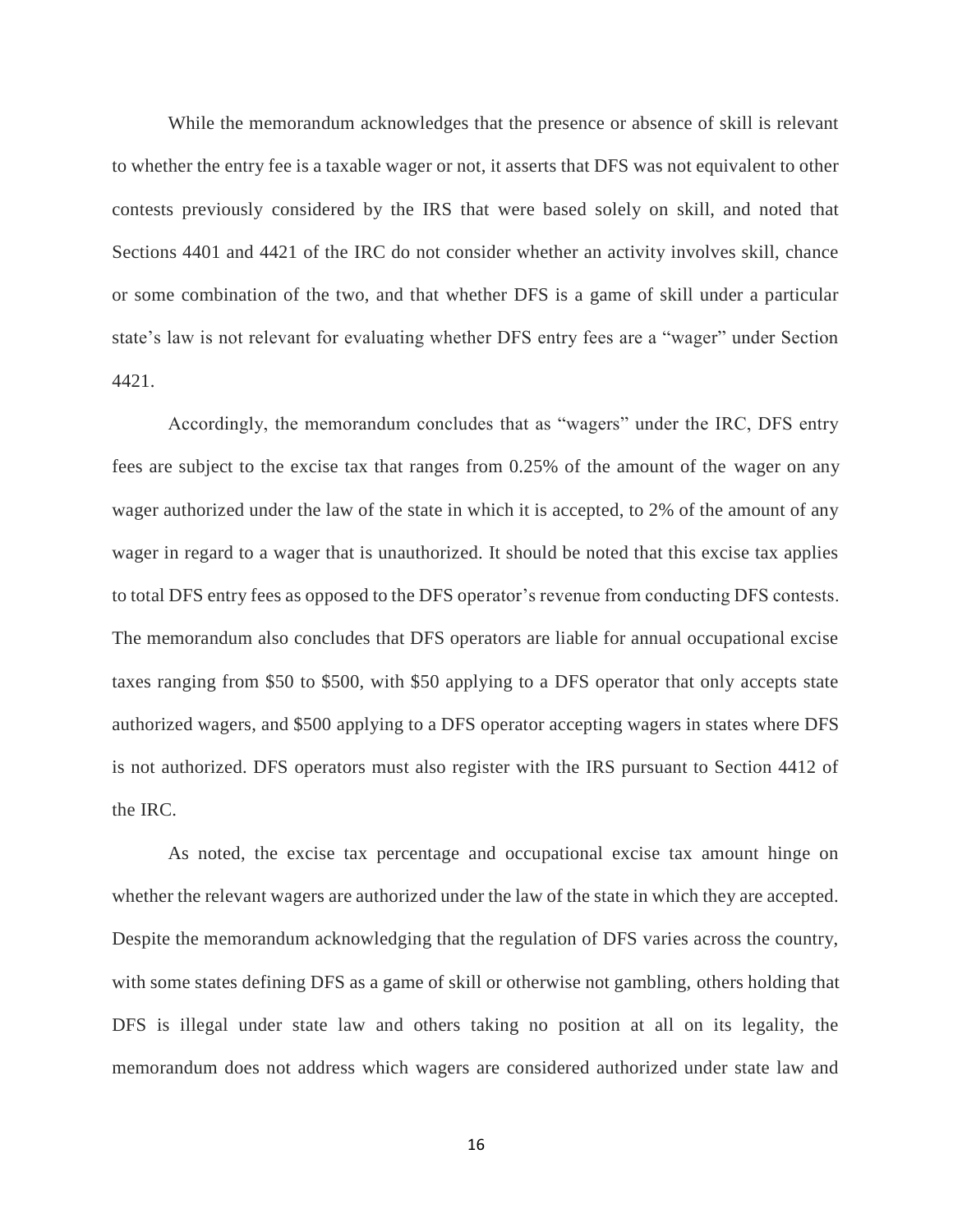which are not. The memorandum simply notes that if DFS is not authorized under state law and a DFS operator accepts a wager in such a state, the higher rate and annual fee would apply ((Internal Revenue Service, 2020).

# **Conclusion**

Traditionally, states have exercised their authority to define gambling activities through their police powers. However, Congress has the power to address this matter through the Commerce Clause, which allows Congress to "regulate commerce among several states." Per the Commerce Clause, Congress may regulate activities having a substantial relation to interstate commerce. As a multiple-billion dollar industry in many states, daily fantasy sports can be viewed as having a substantial effect on interstate commerce. In 2018, the U.S. Supreme Court overturned a federal law prohibiting sports betting (*Murphy v. National Collegiate Athletic Association*) allowing states to decide on the issue for themselves. As of 2020, sports betting has been declared legal and is presently providing tax revenue in 23 states plus Washington, D.C. However, it is noteworthy that only some of these states allow DFS, and not all states that allow DFS permit sports betting.

Taxing online fantasy sports and sports betting may assist individual states in recovering a substantial portion of the sales tax revenue lost during the coronavirus pandemic. According to Joyce Beebe, a fellow in public finance at Rice University's Baker Institute for Public Policy, COVID-19 has saddled state governments with large revenue shortfalls, highlighted by a 21% decrease in average sales tax revenue in May 2020 compared with a year earlier (Beebe, 2020). Some [states](https://phys.org/tags/states/) have been exploring creative ways to raise money, such as imposing excise taxes on sports betting and daily fantasy sports (DFS). When excise taxes are levied on potentially harmful goods and activities, such as cigarettes, gambling and [alcoholic beverages,](https://phys.org/tags/alcoholic+beverages/) they are often called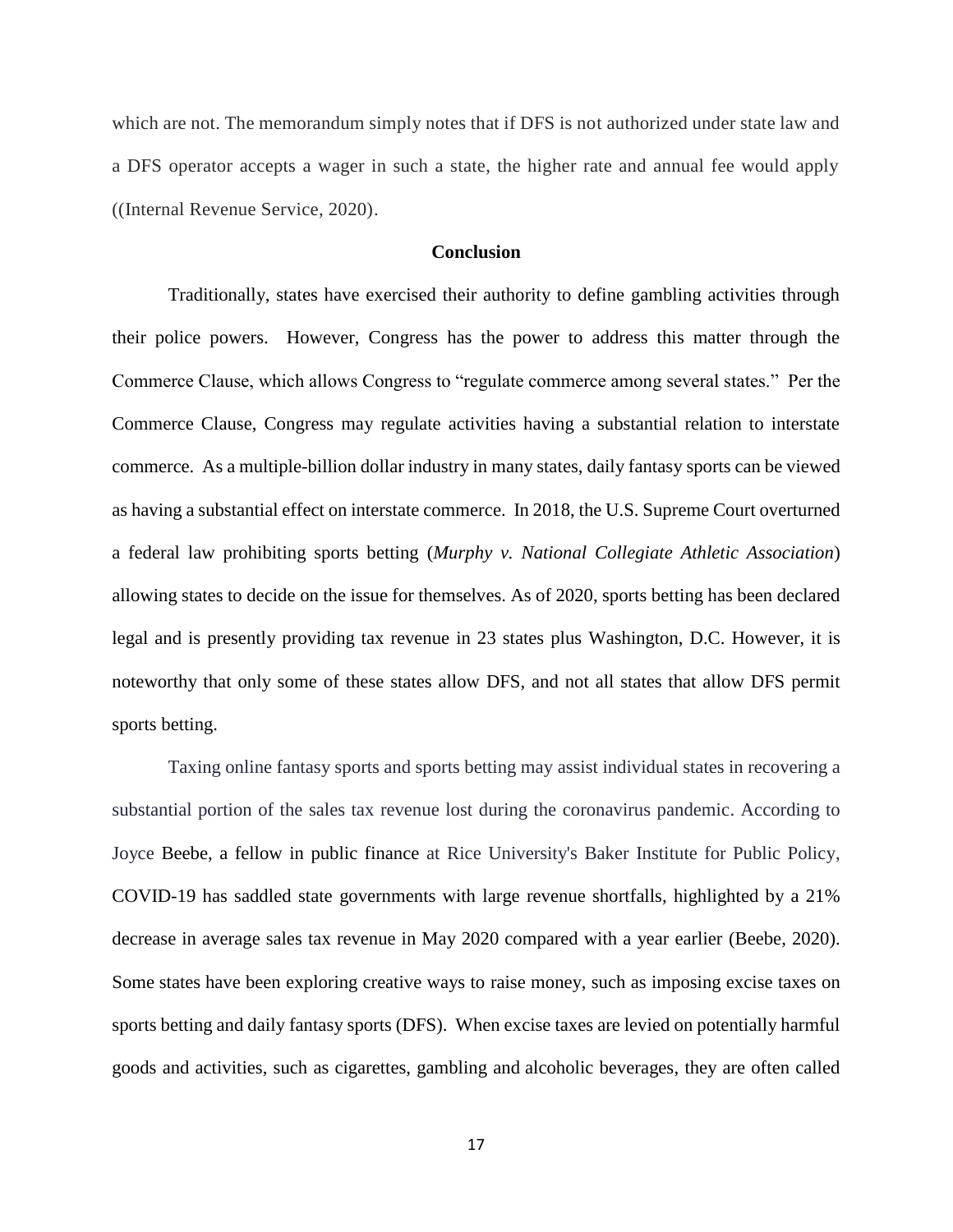"sin taxes.'" However, what constitutes "sinful" products varies over time as a result of evolving cultural, health, and social perspectives. Although "sin taxes" arguably focus on goods and activities that aren't overly controversial, the [public debate](https://phys.org/tags/public+debate/) is continually intense because the tax is imposed, in part, to modify consumers' behaviors.

The distinction on how the DFS industry will be treated as a tax vehicle will ultimately lie in whether fantasy sports are considered a game of chance (i.e. gambling) or a game of skill at the federal level and individually under state law (Baldwin & Zidik, 2016). Even after the two recent rulings by the IRS, there remains considerable debate on whether DFS constitutes gambling. Many DFS industry groups maintain the distinction between DFS and sports betting by emphasizing the skill element of DFS, which is an attempt to increase the chance of legalizing DFS, although the ultimate goal is to legalize both in all states. COVID-19 has provided an unexpected environment for DFS to flourish due to social distancing measures. Such policy measures may continue to fuel the popularity of online sports betting while the pandemic will motivate more states to accelerate its legalization. When debating how to properly tax and legalize DFS activities, the real litmus test will be whether the federal government and individual states can regulate the activities and provide a legitimate environment that protects consumers from disreputable operations and limits the risk of addiction.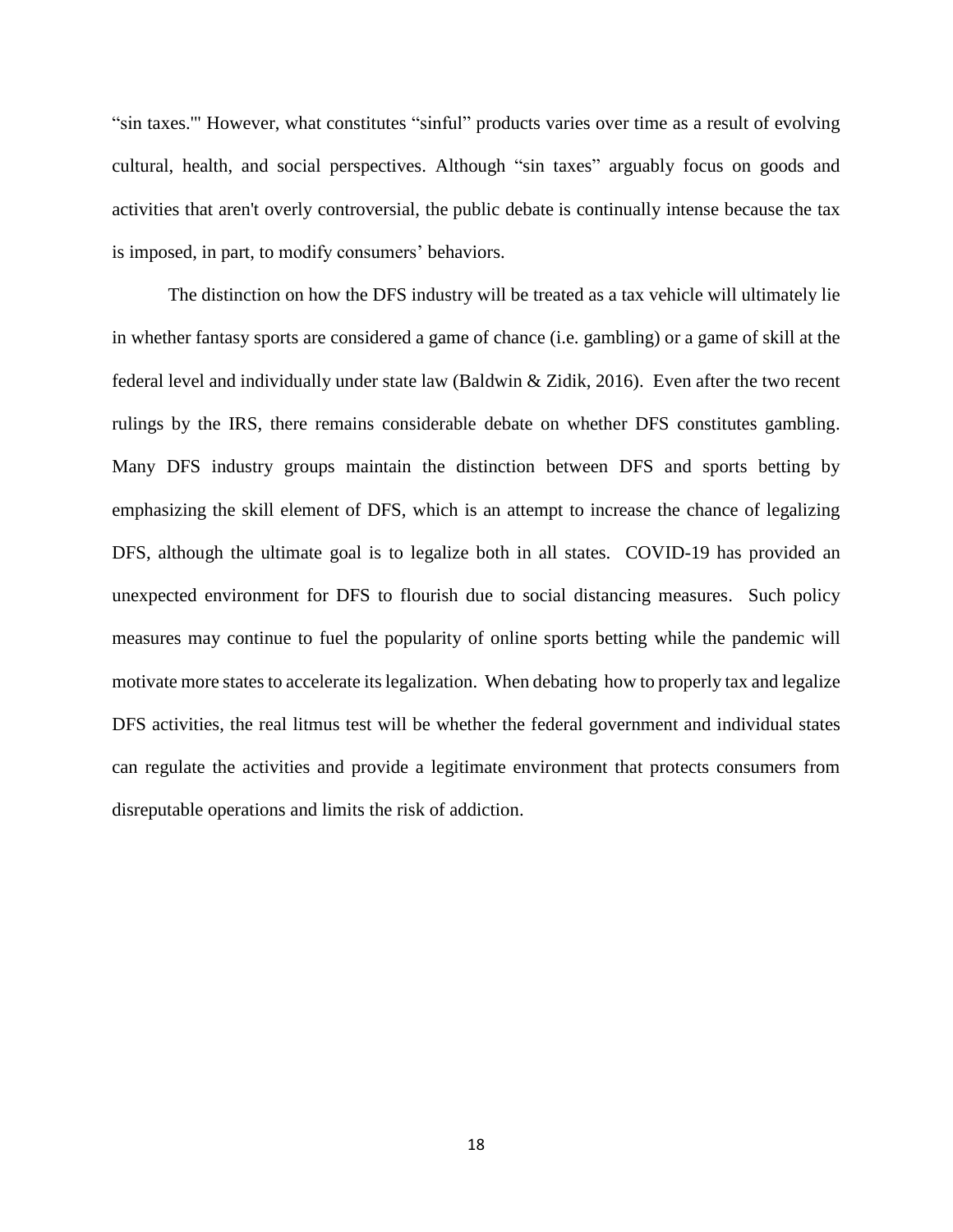# **REFERENCES**

- Baldwin, D. & Zidik, D.J. (2016, February 1). How to Report Clients' Fantasy Football Winnings. *Journal of Accountancy*, 1-2.
- Becker, A. & Sun, X.A. (2016). An Analytical Approach for Fantasy Football and Lineup Management. *Journal of Quantitative Analysis in Sports, 12*(1), 17-30.
- Beebe, J. (2020). Taxing online sports betting, fantasy sports may help states cover pandemic losses. Pixabay: Rice University
- Belien, J., Goosens, D. & Van Reeth, D. (2017). Optimization Modeling for Analyzing Fantasy Sports Games. INFOR: Information Systems and Operational Research, 1-120.
- Bonomo, F., Duran, G. & Marenco, J. (2014). Mathematical Programming as a Tool for Virtual Soccer Coaches: A Case Study of a Fantasy Sport Game. *International Transactions in Operational Research, 21*(3), 399-414.
- Boyd, E. (2014). A new method for ranking quarterback fantasy performance with assessment using distances between rankings. Retrieved from: [http://mds.marshall.edu/etd/827.](http://mds.marshall.edu/etd/827)
- Chan-Olmstead, S. & Kwak, D.H. (2020). Fantasy Sport Usage and Multiplatform Sport Media Consumption. *Sport Marketing Quarterly, 29*, 204-214.
- Chan-Olmstead, S. & Wolter, L.C. (2018). Emotional Engagement in a New Marketing Communication Environment. *The Handbook of Communication Engagement,* 421-437.
- Easton, T. & Newell, S. (2019). Are Daily Fantasy Sports Gambling? *Journal of Sports Analytics, 3*, 35-43.
- Edelman, A. (2011). A Short Treatise on Fantasy Sports and the Law: How America Regulates its New National Pastime. *Harvard Journal of Sports and Entertainment Law, 3*(4), 1-53.
- Edelman, M. (2016). Navigating the Legal Risks of Daily Fantasy Sports: A Detailed Primer in Federal and State Gambling Law. *University of Illinois Law Review*, *2016*, 117-150.
- Heitner, D. (2015). The Hypergrowth of Daily Fantasy Sports is Going to Change our Culture and Our Laws. Forbes 2015. Retrieved from: https://www.forbes.com/sites/darrenheitner/ 2015/09/16/the-hyper-growth-of-daily-fantasy-sports-isgoing-to-change-our-culture-andour-laws/#66c26d835aca

Holden, J.T. (2020). Through the Wire Act. *Washington Law Review, 95*(2), 677-735.

Holden, J.T., McLeod, C.M. & Edelman, M. (2020). Regulatory Categorization and Arbitrage: How Daily Fantasy Sports Companies Navigated Regulatory Categories Before and After Legalized Gambling. *American Business Law Journal, 57*(1), 113-167.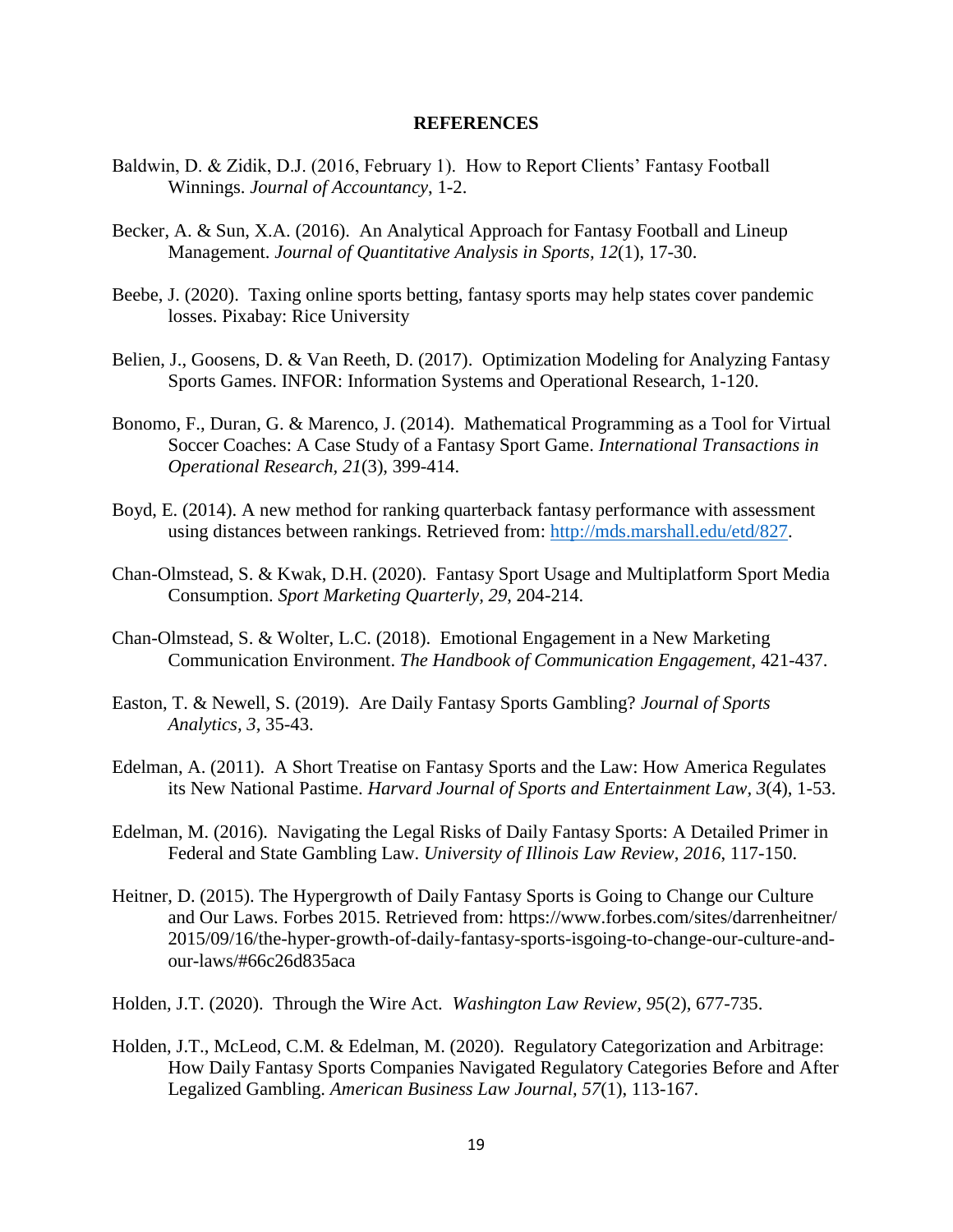- Hruby, P. (2013, December 2). The Founding Fathers of Fantasy. *Sports On Earth.* Retrieved from: http://www. sportsonearth.com/article/64244480/the-founding-fathers-of-fantasy.
- Hutchins, B. & Rowe, D. (2012). *Sport Beyond Television: The Internet, Digital Media, and the Rise of Networked Sport*. Taylor & Francis.

Internal Revenue Service. (2020). Memorandum: Office of Chief Counsel (AM2020-009).

- Jessop A. (2018). 21<sup>st</sup> Century Stock Market: A Regulatory Model for Daily Fantasy Sports. *Journal of Legal Aspects of Sport, 28*, 39-62.
- Lipsyte, R. (1996, March 31). Backtalk; For the Founding Father of Fantasy Baseball, a Reality Check. *New York Times*. New York: NY.
- Leonard, B.M. (2008). Highlighting the Drawbacks of the UIGEA: Proposed Rules Reveal Heavy Burdens. *Drake Law Review*, *57*, 515-545.
- Lowe, S.K. & Gilbert, M (2020). Supreme Court Verdict on Legalization of Sports Gambling: Effect on Gaming Revenues. *Journal of Applied Financial Research*, *1*, 39– 48.
- Manfred, T. (2015). FIFA made an insane amount of money off of Brazil's \$15 billion World Cup. *Business Insider*. Retrieved from: https://www.businessinsider.com/fifa-brazilworld-cup-revenue-2015-3.
- Nesbit, T.M. & King, K.A. (2010). The Impact of Fantasy Sports on Television Viewership. *Journal of Media Economics, 23*, 24-41.
- Newell, S. & Easton, T. (2017). Optimizing Tiered Daily Fantasy Sports: Mathematically Modeling Draft Kings NFL Millionaire Maker Tournament. *Institute of Industrial and Systems Engineers Annual Conference Proceedings,* 289-294.
- Pallotta, F. (2017). More than 111 Million People Watched Super Bowl LI. *CNN Money*. Retrieved from: https://money.cnn.com/2017/02/06/media/super-bowl-ratings-patriotsfalcons/.
- Peterson, L.A. (2019). The Winning Lineup: Framework for Federal Regulation of Daily Fantasy Sports. *University of Pittsburgh Law Review*, *80*(3), 729-751.
- Rose, L.N. & Owens, M.D. (2009). *Internet Gaming Law*. New Rochelle: NY.
- United States Tax Court. (2007). *George and Gloria Tschetscot v. Commissioner*. (T.C. Memo 2007-38).

*United States v. Cohen*. (2001). 260 F. 3d 68 (2d Cir.).